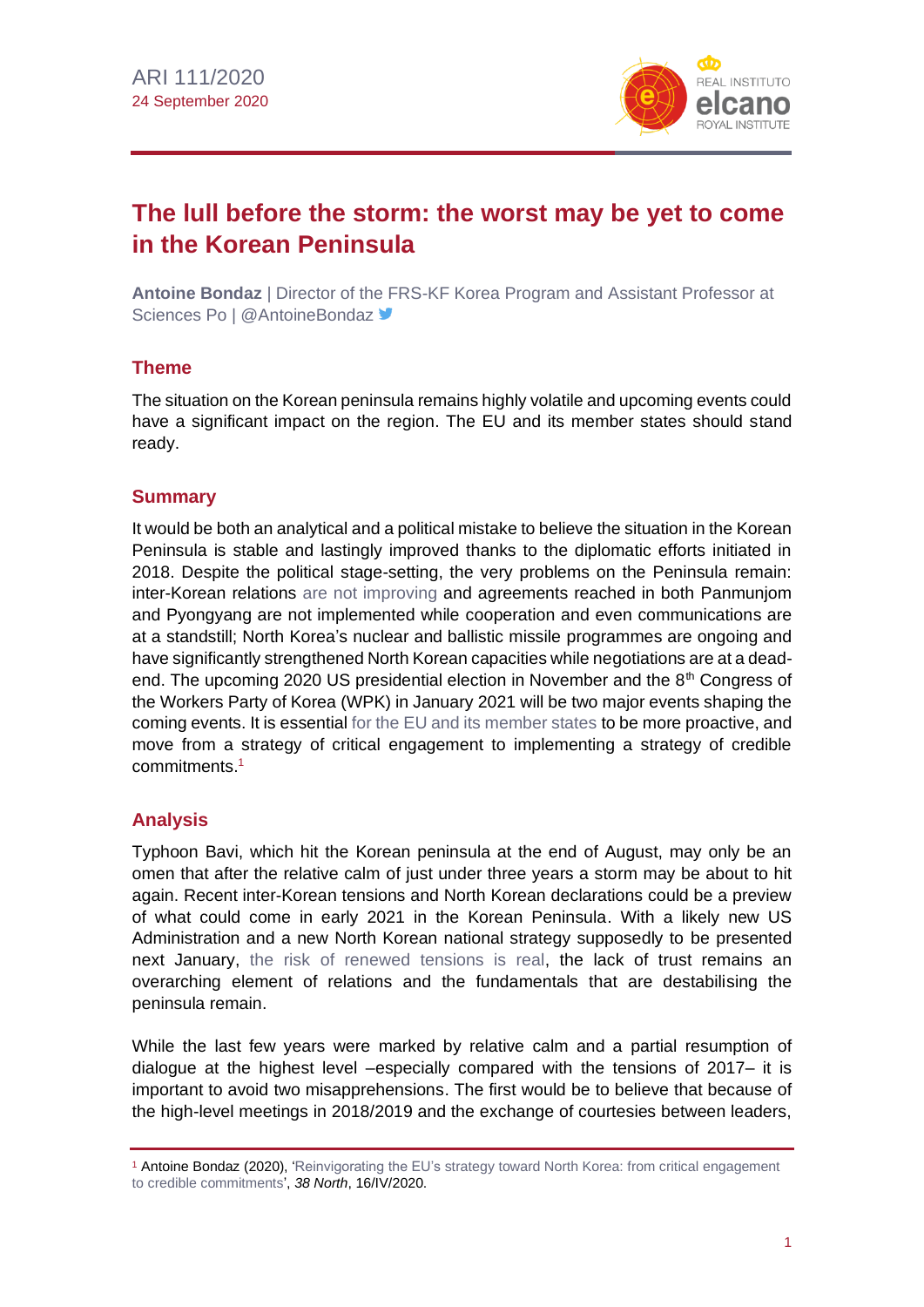the situation on the Korean peninsula has been permanently stabilised. The truth is quite the opposite. As President Moon expressed at the opening of 21<sup>st</sup> National Assembly last July, 'managing inter-Korean and US-North Korea relations is still akin to skating on thin ice'. The second would be to think that because North Korea has not conducted a nuclear test since September 2017 or a long-range ballistic missile test since November 2017, the North Korean nuclear and ballistic missile programs are on hold. On the opposite, the North Korean nuclear and ballistic missile crisis is the most serious proliferation crisis the international community currently face on the world stage.

## From moonshine to sunset policy: inter-Korean relations at a standstill

On 16 June, the North Korean authorities demolished an inter-Korean liaison office in the border city of Kaesong. Temporarily closed since 31 January amid fears of the spread of the COVID-19 virus, the office had been opened in 2018 to facilitate dialogue between the two Koreas. Pyongyang violently criticised Seoul, asserting that 'the south side has systematically breached and destroyed the Panmunjom Declaration, Pyongyang Declaration and agreements between the north and the south while openly doing all sorts of hostile acts including war exercises against the north'.<sup>2</sup> While the absence of a military escalation between the two Koreas is to be welcomed, it must be acknowledged that the recent hopes symbolised by the three inter-Korean summits are now a long way off. This deterioration in relations should not come as a surprise for at least three reasons.

First, there is a growing frustration in both Pyongyang and Seoul since the two main goals –improving inter-Korean relations and denuclearising North Korea– are now fully intertwined because of sanctions, limiting the possibility of the former to be reached without concrete progress with the latter. In the early 2000s, the Sunshine Policy and its successor was an unconditional strategy of engagement, enabling more than 350,000 South Korean tourists to visit Mount Kumgang and inter-Korean trade to reach US\$1.8 billion in 2007 despite the first nuclear test in 2006. In the late 2000s and early 2010s, inter-Korean trade was initially partly preserved despite nuclear tests in 2009 and 2013, but in 2016 Seoul decided to close the Kaesong inter-Korean industrial complex while a new set of UNSC resolutions in 2016 and 2017 made any cooperation between the two Koreas much more constrained.<sup>3</sup> The recent June incident in Kaesong, which was a direct provocation to South Korea, while calibrated and limited –a very symbolic provocation but on North Korean territory, non-military and not threatening the security of the South Koreans and undoubtedly targeting Seoul and not Washington–, may be only the beginning if by the end of the year the North Koreans consider that Seoul can no longer contribute to the improvement of inter-Korean relations and that Pyongyang has nothing to expect any longer from Seoul.

Secondly, Seoul has no more aces up its sleeves in dealing with Pyongyang and has almost reached the limit of what South Korea can do without violating international sanctions, causing additional tensions in the US-ROK alliance, or bearing too big a political cost. In terms of diplomatic strategy and political communication, the Moon administration played well all the cards it had from sport and cultural diplomacy to inter-

<sup>&</sup>lt;sup>2</sup> ['KCNA commentary on height of impudence'](https://kcnawatch.org/newstream/1592345824-27610560/kcna-commentary-on-height-of-impudence/?t=1592354447825), KCNA, 17/VI/2020.

<sup>3</sup> Antoine Bondaz (2017), ['Kaesong, caught between two Koreas',](http://www.booksandideas.net/Kaesong-Caught-between-Two-Koreas.html) *Books and Ideas*, June.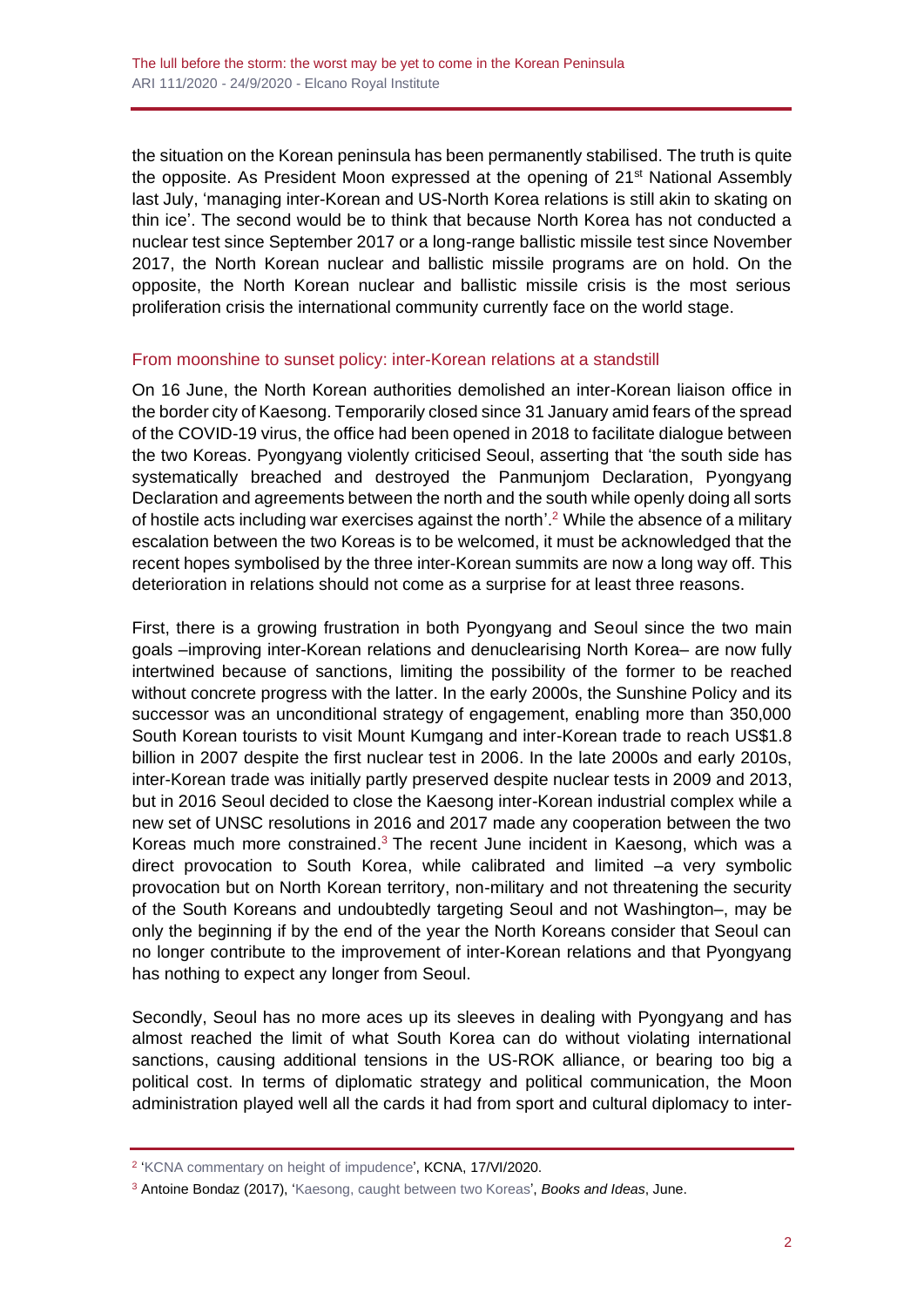Korean summits, from military to military cooperation to railways field surveys, etc. Yet, in 2019, the dynamic stopped brutally. Despite the landslide victory of the Democratic Party and its satellite, the Platform Party, at the 2020 South Korean legislative election last April, there is not much President Moon can do.



**Figure 1. Inter-Korean dialogue: number of meetings in each field, 2002-2019**

Source: the author on Ministry of Unification data.

While 36 inter-Korean meetings were organised in 2018, as much as in 2003 at the height of the Sunshine Policy of President Kim Dae-jung, no meetings were organised in 2019 and so far in 2020. Inter-Korean trade is also de facto non-existent, North Korea being more dependent than ever on its trade with China, and the recurring attempt from Seoul to authorize South Korean tourists to go back sightseeing to North Korea never materialized. Even the sugar-for-liquor barter deal presented by the South Korean Ministry of Unification in August 2020 was scrapped after a North Korean company involved in the process was found to have been flagged under international sanctions. This is even more regrettable since Seoul tried several months ago to take advantage of the pandemic to strengthen health cooperation with Pyongyang, which North Korea does not seem at all ready to accept.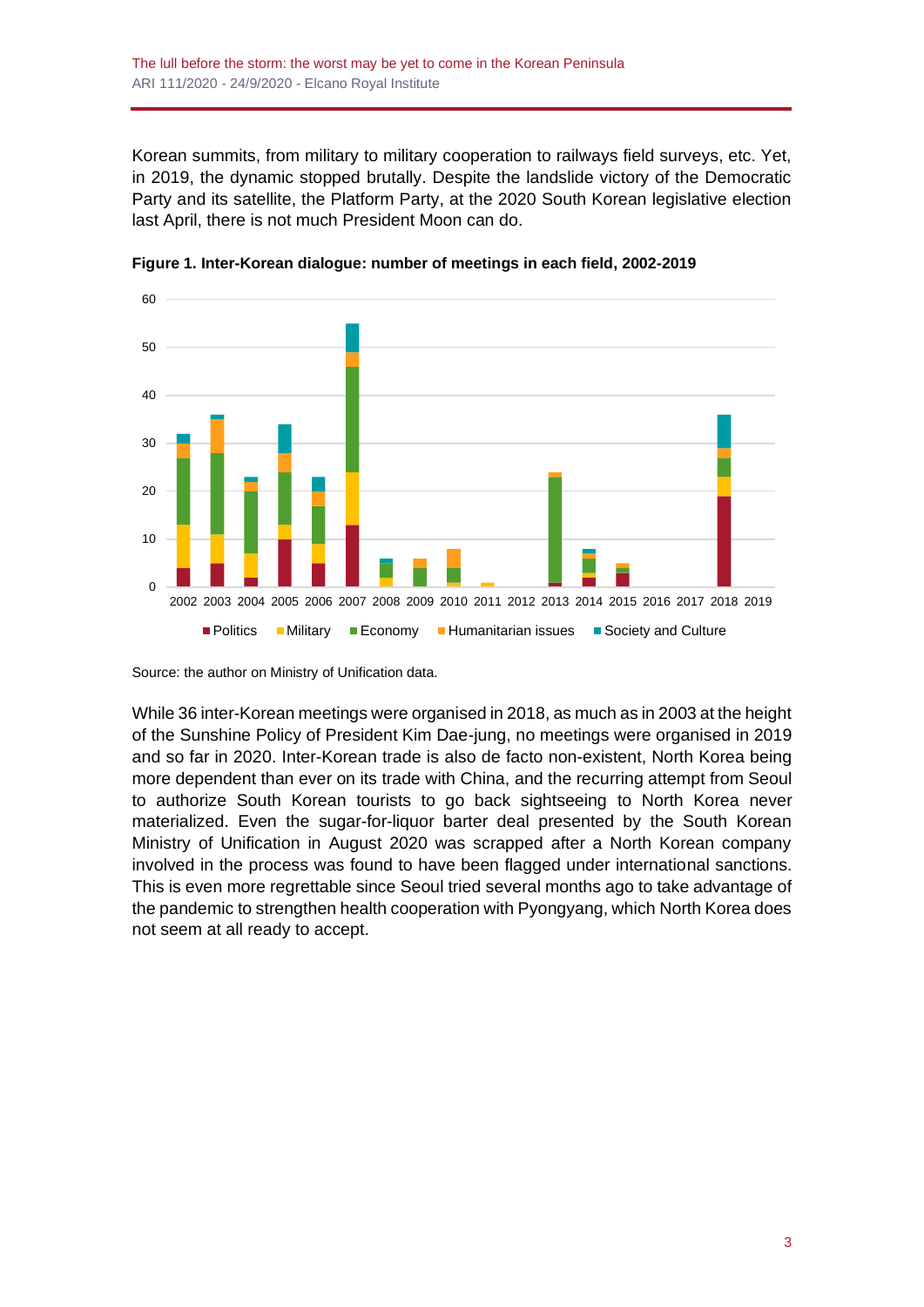The lull before the storm: the worst may be yet to come in the Korean Peninsula ARI 111/2020 - 24/9/2020 - Elcano Royal Institute



**Figure 2. Inter-Korean trade: trade volume in millions of US\$, 2003-2019**

Thirdly, Pyongyang and Seoul no longer share the same priorities and interests for each other, Pyongyang's motives being mostly instrumental regarding Seoul. While South Korea played a central role in the diplomatic process initiated in 2018, facilitating the resumption of dialogue between North Korea and the US and the organisation of the Singapore and Hanoi summits, the country now plays a secondary role. President Moon's willingness to formalise all the outcomes of previous inter-Korean summits by the National Assembly and to stage the first-ever inter-Korean parliamentary meeting would not change North Korea's current lack of interest. Indeed, North Korea now needs no intermediary either to communicate with the US or to organise a high-level meeting. Instead, the main problem for Pyongyang is the likely political alternation in Washington, which could bring to power a Democrat Administration far less inclined to make political concessions, let alone concrete ones. On the other hand, since South Korea is not able to bring the economic benefits so long awaited by North Korea, the latter is turning to China, Russia and the countries of South-East Asia. That strategy was set in motion in 2019 but undermined by the COVID-19 pandemic which has made it impossible to inaugurate and open the tourist complex of Wonsan or that of Samjiyon to foreign tourists, or render the long-awaited recent connection of the bridge built by China at Dandong several years ago with the North Korean road network unnecessary.

#### From summits to renewed threats: no progress on the nuclear and ballistic issue

For decades North Korea has remained uncompromising in its objective to develop nuclear weapons, ballistic missiles and other weapons of mass destruction in the face of various international negotiation strategies based on sanctions and incentives, in bilateral or multilateral formats. Despite the very limited hopes following the historic summit in Singapore, it must be acknowledged that there has been no progress on the denuclearisation of North Korea, quite the contrary. Not only have negotiations stalled, North Korea has ended its moratorium on nuclear and long-range ballistic missile tests, and has tested a total of 30 short range missiles and submarine-launched ballistic missile in 2019 and 2020 so far, but Chairman Kim also guided a meeting of the Central Military Commission of the Workers Party of Korea (WPK) last May to and set forth 'new policies

Source: the author on Ministry of Reunification data.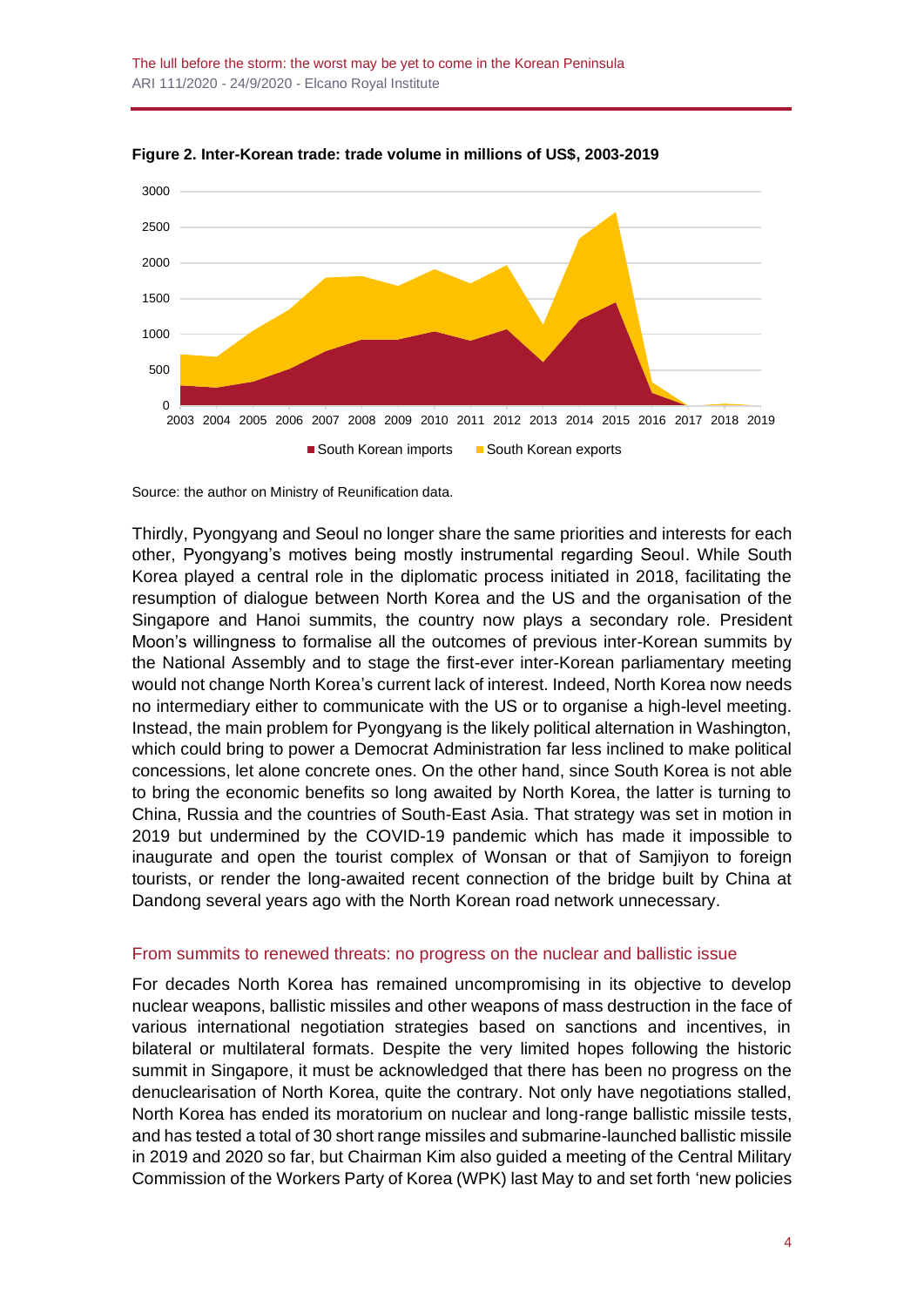for further increasing the nuclear war deterrence of the country and putting the strategic armed forces on a high alert operation'.<sup>4</sup>

Indeed, all phases of North Korea's nuclear weapons programme are currently continuing, including efforts to further miniaturise its nuclear warheads and improve their deliverability, reliability, safety and security. North Korea's nuclear and ballistic missile programmes are inseparable, and it should be noted that they have accelerated considerably in recent years. As the tests have multiplied, many new systems have been tested, significantly increasing the potential range and survivability of North Korean ballistic missile capabilities. North Korea is increasing its tactical and strategic ballistic missile capabilities, seeking to protect its territory while developing new capabilities intheatre. This could potentially lead to a conventional rebalancing and allow greater military flexibility of action, greater accuracy for short- and medium-range targets and greater certainty regarding effects. There could also be better capacities to defeat or degrade the effectiveness of missile defences in the region, as well as a new capacity to manage a potential crisis on the peninsula. This increases the risk of proliferation of missiles and the dissemination of technologies even more given the historical precedents, particularly with regard to Middle Eastern countries. If such capabilities were ever to be present in certain theatres of operations closer to Europe, such as in the Sahel, European states would face unprecedented challenges in terms of force projection and military operations.



**Figure 3. Number of North Korean ballistic tests and space launches, as of August 2020 (1984-2020)**

Source: the author based on data from the James Martin Center for Nonproliferation Studies.

The institutionalisation of the possession of nuclear weapons by the North Korean regime and the continuation of its nuclear and ballistic missile programmes in the face of international negotiating strategies mean that the greatest caution is required in the current negotiations. However, current negotiations have stalled after the failures of the Hanoi summit and the Stockholm meeting in 2019. If a top-down approach was and still

<sup>&</sup>lt;sup>4</sup> ['Supreme leader Kim Jong Un guides enlarged meeting of WPK Central Military Commission',](https://kcnawatch.org/newstream/1590270444-805396340/supreme-leader-kim-jong-un-guides-enlarged-meeting-of-wpk-central-military-commission/?t=1590280336692) KCNA, 5/V/2020.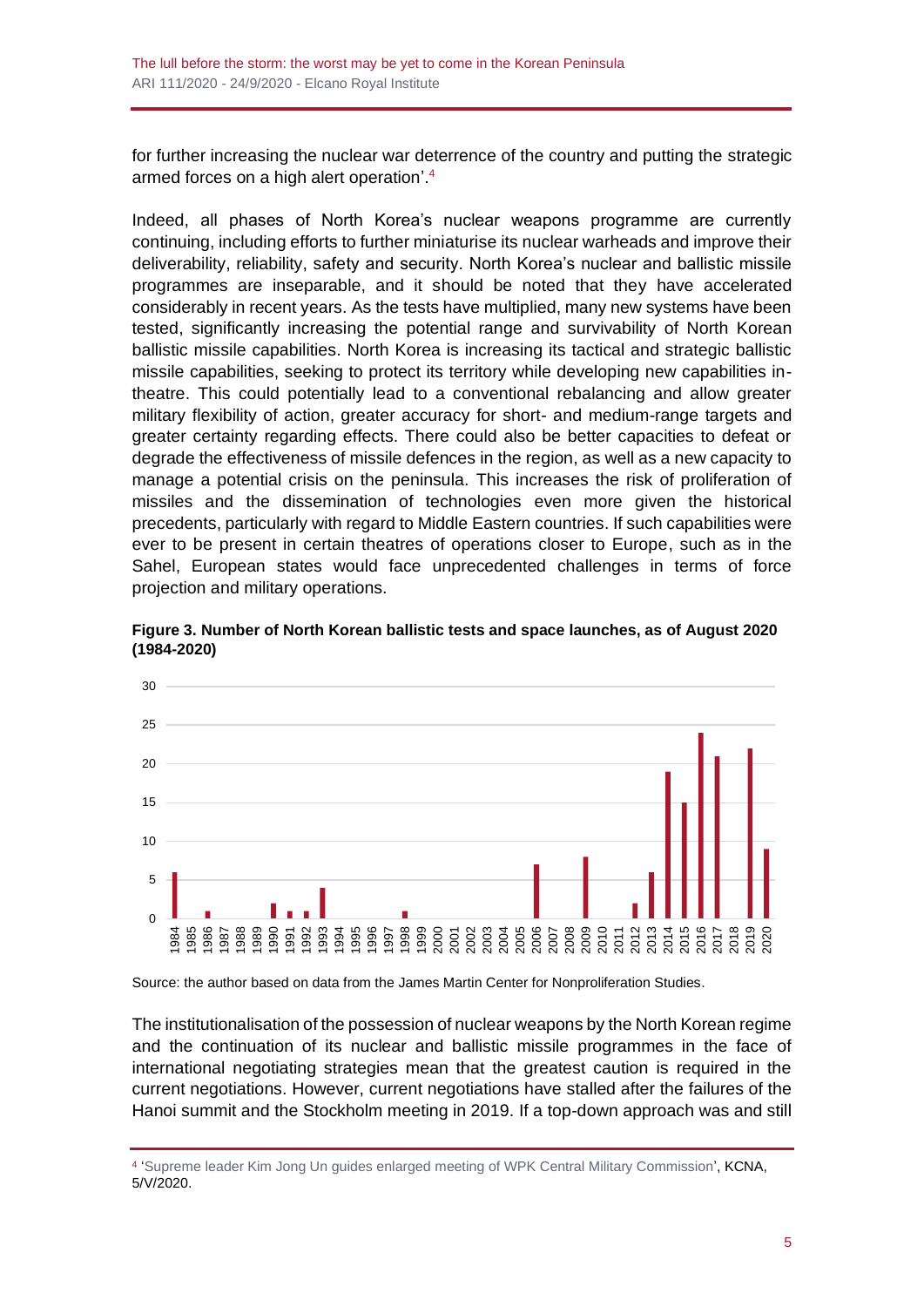is essential, partly due to the political nature of North Korea, negotiations at the working level are also crucial to move towards a comprehensive and technical agreement. Yet the depth of recent negotiations seems shallow. In addition, while there has been no concrete progress, even the staging of the destruction of the entrance tunnels to the Punggye-ri nuclear test site being only symbolic, it is very unlikely that there will be any announcement before the US presidential elections in November 2020, as North Korea is no longer even a major issue in US foreign policy compared with 2017 and 2018. It should also be underlined that the COVID-19 pandemic and the closure of the country's borders make any negotiations between North Korea and its partners even more complicated. Not only are North Korean diplomats no longer able to leave the country, including to visit Europe, but many foreign diplomats are leaving the country, as are the British, Germans and even Swedes, who have been playing a key role for several years.

The main risk is precisely that this relative calm in the coming weeks could ultimately result in increased tensions depending on the election results. During the last two political alternations in the US in 2008/2009 and 2016/2017, the pattern has been quite consistent. Upon the arrival of the Obama Administration and the Trump Administration, Pyongyang conducted long-range nuclear and/or ballistic missile tests to put pressure on the new Administration and put itself in a strong position for the upcoming negotiations. In early 2009 North Korea scrapped all military and political deals with the South, launched a long-range rocket in April and carried out its second underground nuclear test in June. In early 2017 North Korea was said to be in the final stages of developing long-range missiles capable of carrying nuclear warheads in January, assassinated Kim Jong-un's half-brother Kim Jong-nam in Malaysia in February, and conducted a successful test of an intercontinental ballistic missile in July. It is therefore highly likely that North Korea will seek to negotiate with the current Administration (if Trump is re-elected) or the next Administration (if Biden is elected) from a position of strength and thus remind the US of the reality of its nuclear and ballistic capabilities. In either case, because of Trump's lack of interest in a deal or Biden's willingness to appear less conciliatory than his predecessor, North Korea may seek to return to the international agenda by conducting nuclear, long-range missile or satellite launch tests while securing partial Chinese support in an ever-intensifying Sino-US confrontation.

## The eighth congress of the WPK: eight as a lucky or unlucky number?

Last August, the  $7<sup>th</sup>$  Central Committee of the WPK decided to convene the  $8<sup>th</sup>$  Congress of the WPK next January, earlier than expected. Chairman Kim notably underlined 'the deviations and shortcomings in the work for implementing the decisions of the  $7<sup>th</sup>$  Party Congress' and so acknowledged that the economic objectives were not reached. If the Congress officially aims to put 'forward a correct line of struggle and strategic and tactical policies on the basis of the new requirements of our developing revolution and the prevailing situation', the timing is no coincidence since it could be held few days before or after the inauguration of the US President, planned (if there is no delay in the election results) on 20 January 2021. The objective seems to be clear, to give Kim some elbow room whatever the outcome of the US presidential election by giving him the possibility of adapting to a political alternation, but also to set in motion a new diplomatic sequence, potentially linked to new military or other provocations.